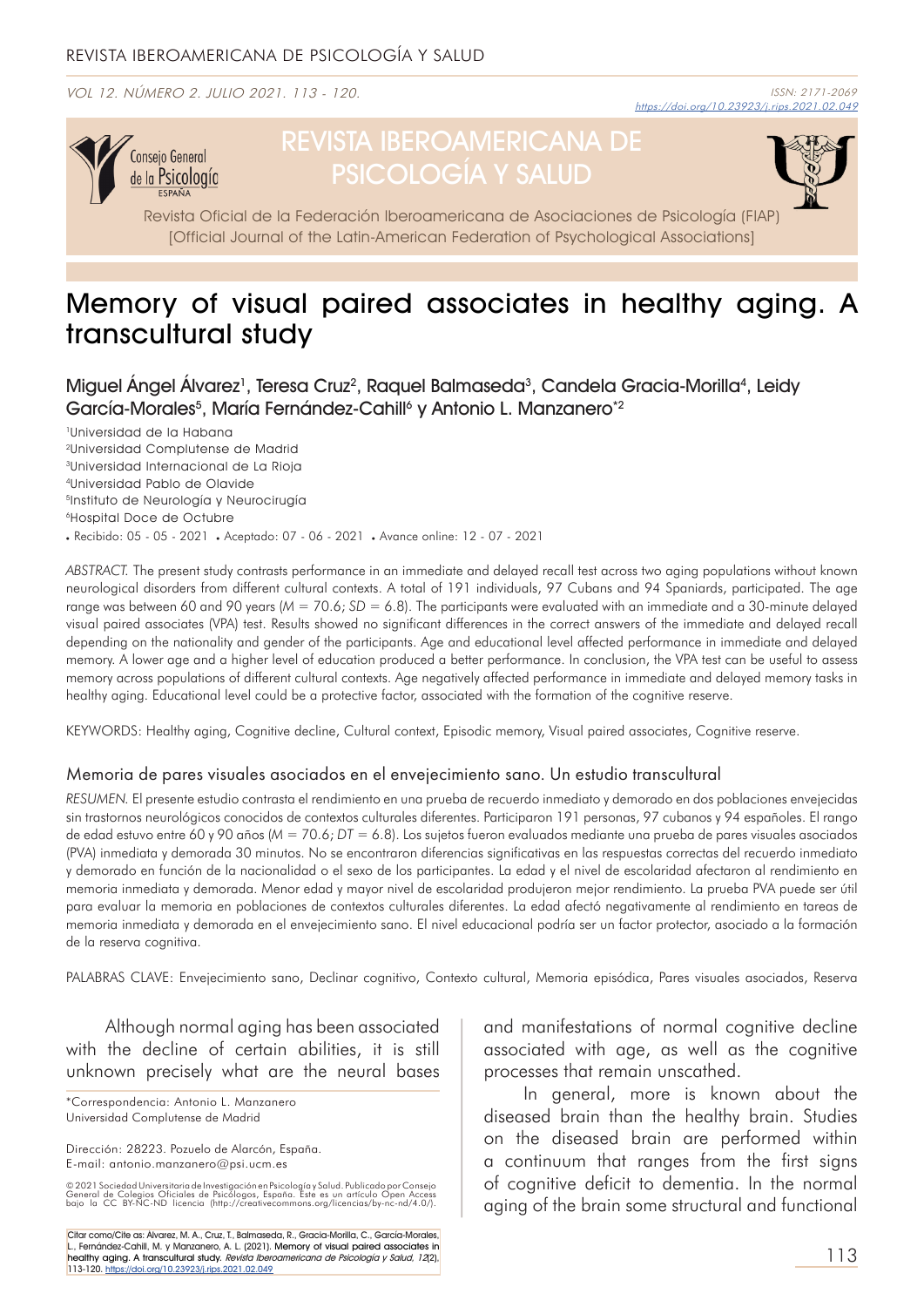changes have been identified such as cortical atrophy, diminution of neuronal size and number of connections, degeneration of synapses, and changes in white matter or in structural and functional connectivity both within and between neural networks (Wyss-Coray, 2016; Zonneveld et al., 2019). However, neural deterioration is not enough to explain all cognitive changes in healthy aging, because it is necessary to place them in the context of brain plasticity that will influence the appearance of individual differences during this process. The brain is structurally and functionally reorganized throughout life, including the stages during which aging occurs. Zonneveld et al. (2019) show that older adults with good cognitive performance compensate for neural decline with a plastic reorganization of neurocognitive networks. The most consistent data point towards a lower intra-network connectivity in healthy aging (segregation) and a greater inter-network connectivity (integration) (Sporns, 2013).

The normal decline of memory begins during adulthood and overlaps with other aspects of cognitive aging (Cansino, 2009). The maintenance of cognition at this stage can be achieved in two ways: avoiding diseases that affect the brain and by implementing efficient compensatory mechanisms. Genetic, epigenetic and lifestyle factors can influence aging and its effect on cognition, including external factors such as the physical, sensory, cognitive and social training to which the nervous system is subjected, thus identical deterioration cannot be expected for all human beings (Shafto et al., 2019).

One of the mechanisms proposed that can efficiently maintain cognition is the cognitive reserve (CR). CR, defined as the ability of an individual to counteract brain pathology by minimizing symptomatology, has been proposed as a factor that modifies or buffers the impact of brain pathology on cognitive function (Bettcher et al., 2019). Its neurophysiological substrate has two forms: a passive one related to the number of synapses or conserved neurons and an active one related to a more efficient processing or use of alternative brain networks. CR has frequently been measured through the years of education as some studies have shown an inverse relationship between the years of education and the risk of incidence and prevalence of dementia (Clouston et al., 2019). Importantly, high education was associated with slower decline in individuals with lesser atrophy but with faster decline in those with greater atrophy. Results suggest that education is an indicator of cognitive reserve in individuals with low levels of brain degeneration but the protective effect of higher education is rapidly depleted as brain degeneration progresses (Mungas et al., 2018). Other variables used as cognitive reserve markers are professional occupation or the realization of intellectual activities during leisure time (Lee & Chi, 2016).

Cross-cultural studies on memory in healthy aged populations allow us to isolate the influence of uncontrolled variables and are highly useful methodologically. However, the history of transcultural neuropsychology is brief and this field of knowledge is still very imprecise. A pending problem in the neurosciences is distinguishing between the neural mechanisms of human cognition sensitive to culture from those that are invariant between different cultures, as well as distinguishing the modulating cultural aspects from the constitutional ones in the neuronal substrates of human cognition (Chiao, Li, Turner, Lee-Tauler, & Pringle, 2017; Paige, Ksander, Johndro, & Gutchess, 2017).

A viable construct for this type of study is that of visual paired associates, which is a reliable indicator of explicit memory (Manns, Stark, & Squire, 2000). This paradigm has a coding phase and two recall phases, immediate and delayed, in such a way that both, encoding and retrieval processes and information consolidation are inferred. In Neuner et al.'s (2007) study, using this paradigm with fMRI on healthy participants, results showed the activation of a fronto-parieto-occipital network in both phases of recall and a left frontal accentuation for coding. As for subcortical areas, these authors found that the thalamus shows a bilateral activation during immediate recovery, but not during delayed recovery. The thalamus is part of an extended hypocampal-diencephalic system critical for coding and remembering new episodic information. They also found cerebellar activation in all conditions of the study due to its participation in higher cognitive processes.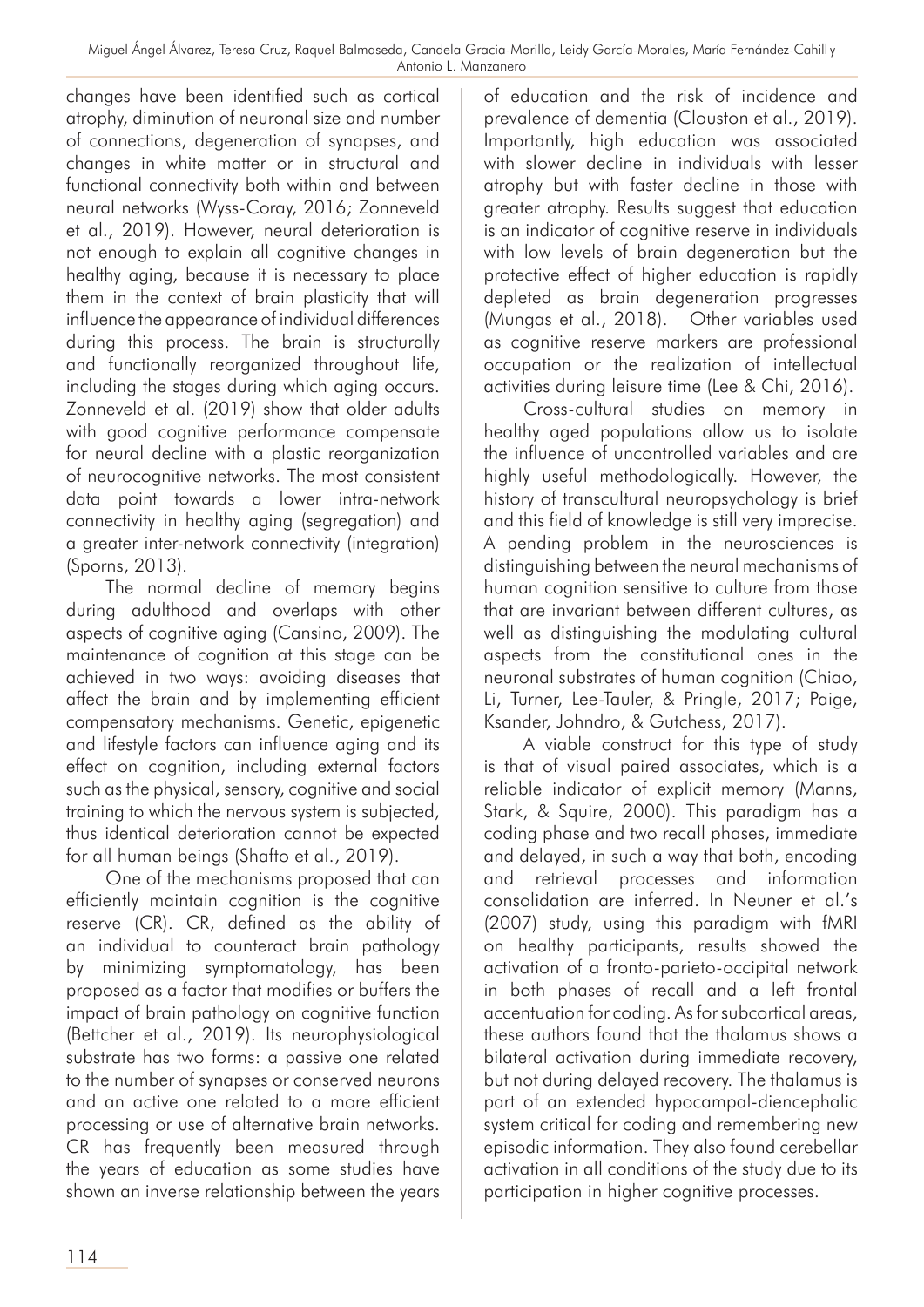Lockhart et al. (2012) found that the deficits associated with poor execution in episodic memory tasks using this paradigm of visual paired associates are related to white matter lesions in multiple pathways including the frontal and temporal cortex connections and the subcortical frontal white matter (e.g.: thalamicfrontal connections) that imply a disconnection and play a fundamental role in the memory differences observed across the elderly.

The present study aims to contrast the performance in an immediate and delayed recall test across two aged populations without any known neurological disorders from different cultural contexts.

#### **METHOD**

#### •PARTICIPANTS

A total of 191 individuals, 97 Cubans and 94 Spaniards (132 women and 59 men) were evaluated. The age range was between 60 and 90 years, with a mean age of 70.62 years (*SD* = 6.97). The educational level of the participants was: Primary (*N*=72), Secondary (*N*=42), Baccalaureate (*N*=51) and University (*N*=26).

The Cuban participants had a mean age of 71.31 years (*SD* = 7.49), and 67 of them were women. The educational level of the Cuban participants was: Primary (*N*=21), Secondary (*N*=17), Baccalaureate (*N*=35) and University (*N*=24). They were selected from an area of the Plaza de la Ciudad de La Habana municipality, where they periodically receive visits to control their health.

The Spanish participants had a mean age of 69.81 years (*SD* = 6.33), of which 65 were women. For these participants, the educational level was: Primary (*N*=51), Secondary (*N*=25), Baccalaureate (*N*=16) and University (*N*=2). They were recruited from the «El Parque» and «Concepción Arenal» senior centers, in Rivas-Vaciamadrid, where they participated in the activities.. This Spanish group was part of a sample of a previously published study (Cruz, García, Álvarez, & Manzanero, 2019). All participants were examined by neurologists or geriatricians to ensure they did not comply with the exclusion conditions of the study.

The inclusion criteria for both samples were: being aged over 60 years, having total physical and mental autonomy as well as willingness to participate in the study.

The exclusion criterion was the detection during the medical examination of any neurological disease, medical condition or use of substances that could compromise cognitive performance.

The Cuban and Spanish samples were studied cognitively by the same neuropsychologist in a room with adequate privacy, lighting and air conditioning conditions. All evaluation sessions were held in the morning with an approximate duration of 35 minutes. All participants signed an informed consent. The research complied with the principles of the Declaration of Helsinki for the study with humans, and was approved by the Ethic Committee at La Havana University. Each participant was given a summary of the results of their cognitive evaluation with suggestions for their physician.

#### •PROCEDURE

Participants were evaluated using a computerized version of visual paired associates test (VPA), inspired by the Wechsler Memory Scale-Revised (WMS) test for cognitive evaluation of the elderly (Cruz et al., 2019; Cullum, Butters, Tröster, & Salmon, 1990). The test has a coding phase and two recall phases (immediate and delayed). The coding phase is composed of three trials. In each trial, six pairs of colors and abstract figures in black and white (125 x 80 pixels, 7 x 4.5 cm for each figure and each color) are presented consecutively, on a gray background, during 6000 ms of visualization with 1000 ms Interstimulus interval. In the immediate recall phase, the six colors are presented simultaneously and continuously, while the abstract figures follow each other in random order, during 6000 ms of visualization each. The task of the participants is to identify what color is associated with each figure. After 30 min, in the delayed recall phase, the six colors and the random succession of abstract figures are presented. Participants must re-identify which color was associated with each figure. The variables recorded are correct answers in both recall phases.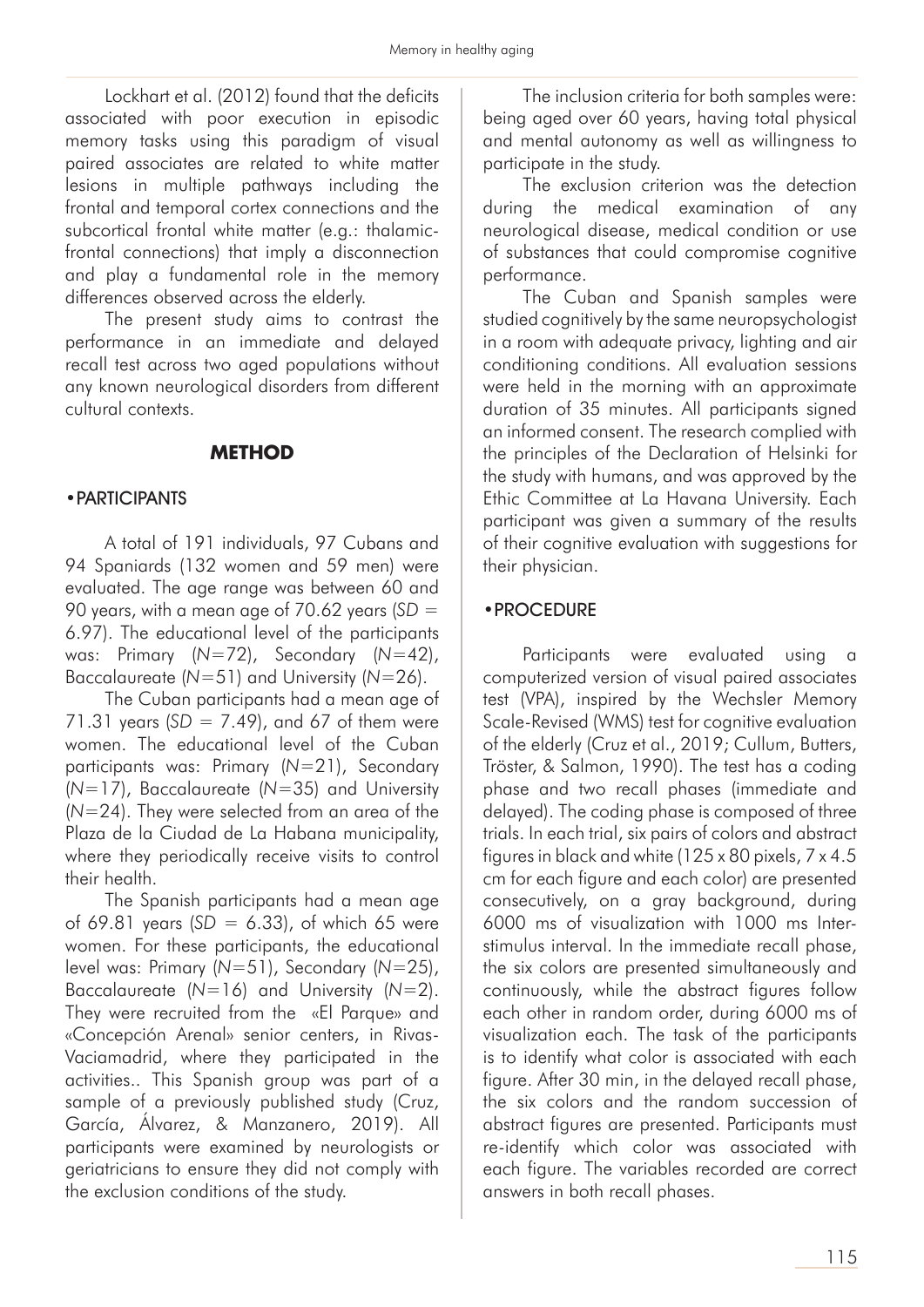#### •DATA ANALYSES

The statistical analyses performed were a General Linear Model, ANOVA, and Pearson (bilateral) correlations. The independents variables were gender, time delay, age and educational level, and the dependent variable was VPA recall.

#### **RESULTS**

The first result is that time delay affects the correct recall in VPA test, *F*(1,190) = 127.191,  $p = .000$ ,  $\eta^2 = .401$ . Performance in immediate time ( $M = 3.90$ ,  $SD = 3.09$ ) was better than in delayed time (*M* = 1.80, *SD* = 1.81).

Interaction effects were analysed between delay and the other variables. However, no main effects for nationality,  $F(1,189) = 0.949$ ,  $p = .33$ ,  $\eta^2 = .005$ , or interaction effects for nationality and delay,  $F(1,189) = 0.602$ ,  $p =$ .44,  $η^2 = .003$ , were found (see Table 1).

Gender did not affect recall, *F*(1,189) = 1.674,  $p = .19$ ,  $\eta^2 = .009$ , nor interaction between gender and delay, *F*(1,189) = 0.545, *p*  $= .46$ ,  $\eta^2 = .003$  (see Table 2).

Education significantly affected performance in VPA test,  $F(3,187) = 6.956$ ,  $p < .00$ ,  $p<sup>2</sup> =$ .100. Yet the interaction between education and delay were not significant, *F*(1,187) = 1.384, *p*  $= .25$ ,  $\eta^2 = .022$  (see Table 3).

A Scheffe post hoc test was carried out to determine differences between the different educational levels during the immediate and delayed recall. As can be seen, the participants with Primary educational level obtained lower scores than participants with Baccalaureates, Scheffe =  $-1.49$ ,  $p = .002$ ; and than participants with University level, Scheffe =  $-1.69$ ,  $p = .007$ . No other differences were found (see Figure 1).

| Table 1<br>Mean values (and standard deviations) in correct responses for immediate and delayed recall for the<br>Spaniard and Cuban samples |             |             |  |  |  |
|----------------------------------------------------------------------------------------------------------------------------------------------|-------------|-------------|--|--|--|
|                                                                                                                                              | Spaniard    | Cuban       |  |  |  |
| Immediate recall                                                                                                                             | 3.67(3.23)  | 4.12(2.95)  |  |  |  |
| Delayed recall                                                                                                                               | 1.71 (1.98) | 1.88 (1.64) |  |  |  |

| Table 2<br>Mean values (and standard deviations) in correct responses for immediate and delayed recall<br>for men and women |            |             |  |  |  |
|-----------------------------------------------------------------------------------------------------------------------------|------------|-------------|--|--|--|
|                                                                                                                             | Men        | Women       |  |  |  |
| Immediate recall                                                                                                            | 3.49(3.11) | 4.08 (3.08) |  |  |  |
| Delayed recall                                                                                                              | 1.59(1.51) | 1.89(1.93)  |  |  |  |
|                                                                                                                             | Table 3    |             |  |  |  |

| Mean values (and standard deviations) in correct responses for immediate and delayed recall<br>according to educational level |            |             |                      |             |  |
|-------------------------------------------------------------------------------------------------------------------------------|------------|-------------|----------------------|-------------|--|
|                                                                                                                               | Primary    | Secondary   | <b>Baccalaureate</b> | University  |  |
| Immediate recall                                                                                                              | 2.89(2.15) | 3.88(3.45)  | 4.80(2.61)           | 4.96 (4.56) |  |
| Delayed recall                                                                                                                | 1.15(1.52) | 1.98 (1.56) | 2.22(2.01)           | 2.46(2.04)  |  |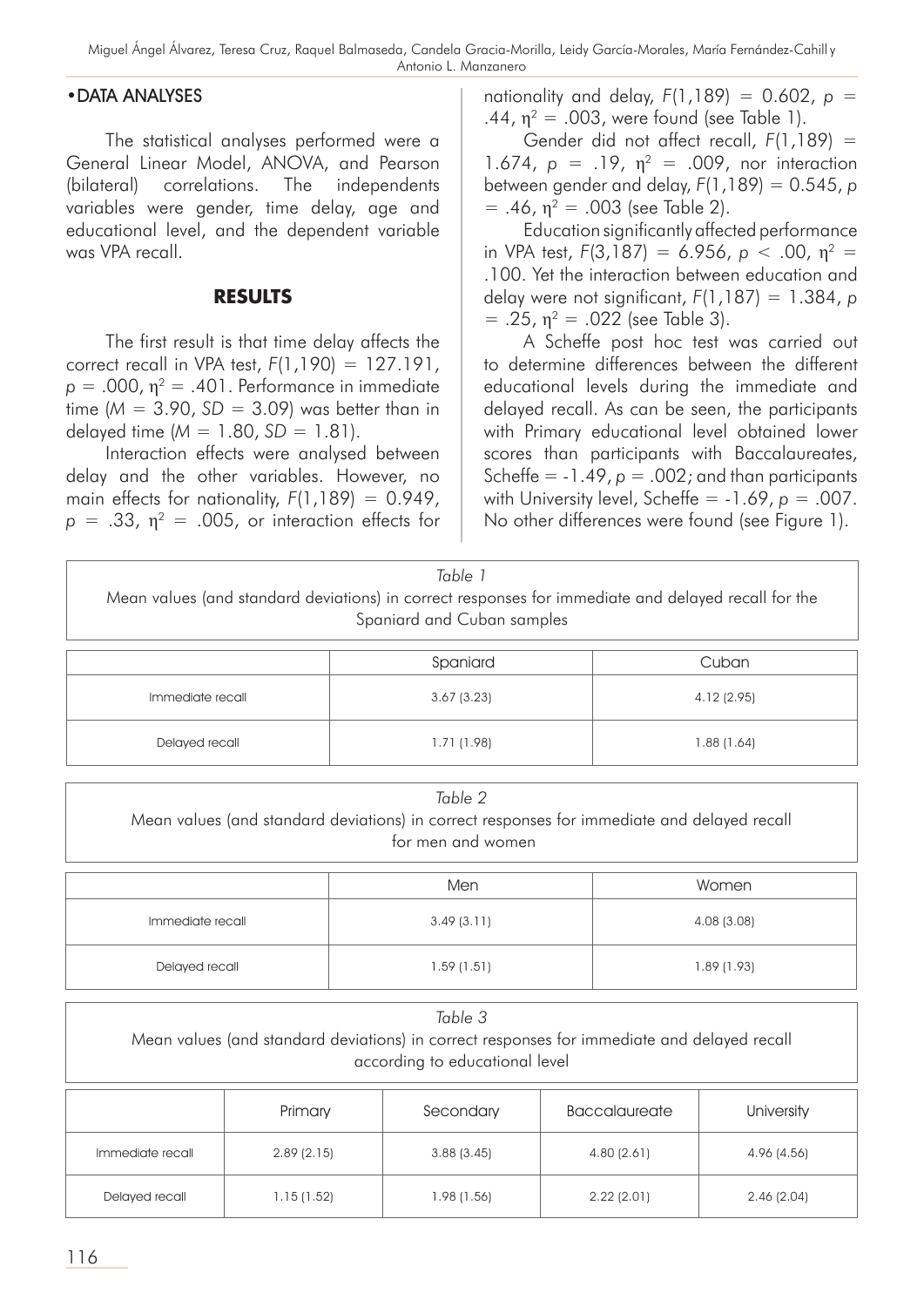

Finally, Pearson r (bilateral) correlations were analyzed to show the effects of age on performance in immediate, and delayed recall. Results showed that age affected both performances. With increasing age of the participants, their performance on tests decreased significantly in immediate recall,  $r(N = 191) =$ -.338, *p* < .000; and in delayed recall, *r*(*N* =  $191$ ) =  $-0.212$ ,  $p = 0.003$ .

As can be seen in Figure 2, the main differences depending on the delay are observed for the younger participants, with the VPA performance being equalized in those of older age because of a floor effect; that is, the older participants were not able to perform the task either immediately or delayed.

#### **DISCUSSION AND CONCLUSIONS**

The first element to discuss is the homogeneity of the responses of the two samples of different cultural contexts (understanding culture as habits and lifestyles, nutrition, idiosyncrasy). Regarding the relative independence of the cultural context in the performance of neuropsychological tests, previous studies have found that sociodemographic factors have an influence of less than 10% (Saykin et al., 1995) and studies have described brain regions in which the neural activity is the same across different cultures.



The similar results of the Spanish and Cuban scores may be due to two non-exclusive factors: a) the robustness of the visual paired associates in terms of their neural determinism and b) the existence of a solid language and cultural community between both countries capable of establishing similar patterns of behavior that manifest in basic cognitive variations. The stimuli used in VPA have a low cultural saturation, are abstract, nonverbal figures without any symbolic value recognized in the cultural contexts studied. On the other hand, there is a theory that suggests that the variable that governs the impact of culture on performance during tests is the cognitive resources demand (Park, 2002). In this sense, the tasks that demand cognitive processes such as processing speed, working memory and other fluid skills can show convergence in their execution across cultures in advanced ages. Through functional imaging studies, it is known that older adults have greater frontal activity and of hemispheres to perform tasks of this type while young people recruit regions of a specific hemisphere depending on whether the task is verbal or visuo-spatial (Yocota et al., 2000). These data suggest that there may be stimuli differentiated activation patterns of as a function of culture, but these differ less and less with increasing age (Reuter-Lorenz et al., 2000).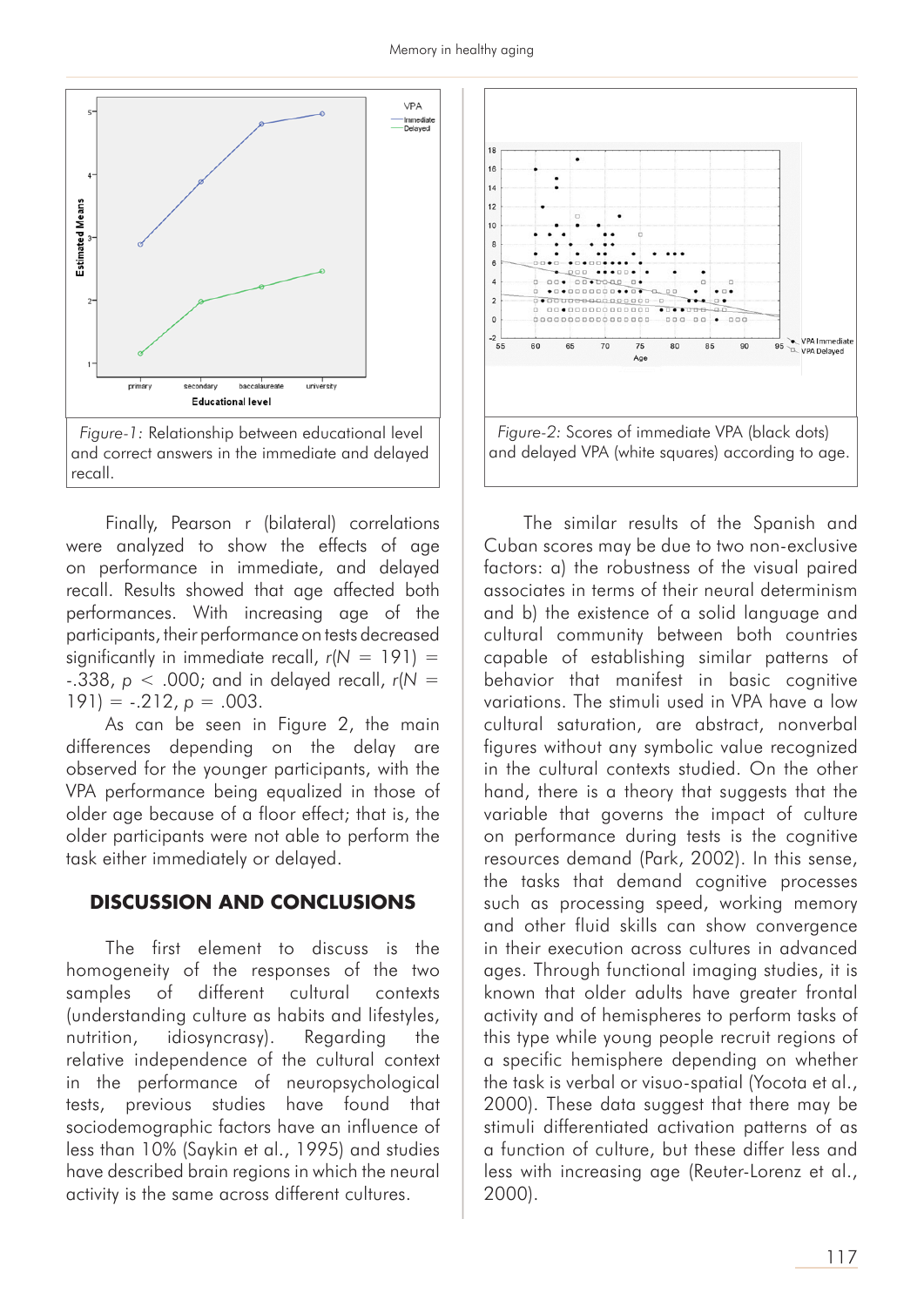With respect to the decrease in the number of delayed correct answers in comparison with the immediate ones, their range is not different from that reported in this WMS test for patients older than 75 years (proportion of 2.2), thus it cannot be considered an indicator of cognitive deficit (Cullum et al., 1990).

On the other hand, the correlation coefficients of age with the correct immediate and delayed answers were also not different. This suggests that aging does not establish a different trend between both responses, but rather that the smaller number of correct responses maintains a stable pattern. This is probably due to a ceiling effect of the test greater than aging in this age range. Several studies have shown that elderly people adequately execute memory tasks that require little cognitive effort (such as this task in its first phase of recall) or are developed in a familiar spatial context, while their execution decreases in tasks that require more effort (Cansino, 2009; Robin, Garzon, & Moscovitch, 2019). The atrophy in medial temporal regions that occurs in the elderly could explain the decrease in the activation of these areas during visual tasks and their poor performance in memory tasks compared to young adults. With aging, atrophy also occurs in other brain areas, such as the prefrontal cortex, which modify the connectivity between the cerebral medial regions and the rest of the brain (Dennis et al., 2008) and thus, contribute to the deterioration of episodic memory.

Regarding the effect of education, the areas most likely involved in the immediate recall are parahippocampal (extended hippocampaldiencephalic system), whicht are more active in the recognition of new configurations than those already known (Sadeh, Chen, Goshen-Gottstein, & Moscovitch, 2019). However, the delayed phase of the test depends mainly on the fronto-parieto-occipital network and the cerebellum (Neuner et al., 2007), thus it is necessary to formulate a hypothesis of the underlying mechanism. On the other hand, O`Shea et al. (2018) found that higher educational attainment in conjunction with greater hippocampal volumes (total, left, and right) was associated with better delayed but not immediate recall performances, where the

positive association between hippocampal volumes and delayed recall was greatest in those with more years of education, which is consistent with our results.

In the elderly, associated with corticosubcortical atrophy, there is a decrease in the connections between the temporal medial regions and posterior regions and an increase with the prefrontal areas, known as PASA (*posterior-anterior shift with aging*) (Dennis et al., 2008) and which has been recognized as a functional compensation.

The effect of education on this test could be explained by the action of an executive component that determines better coding or recognition strategies and that may be related to the formation of a greater ability for cognitive reserve (CR) (Balduino et al., 2019; Delgado-Losada et al., 2019; Stern, 2009).

Scarmeas and Stern (2003) found differences in brain reorganization based on CR when studying brain activation through PET in 17 young people and 19 healthy elderly people while performing different memory tasks.

Some studies (Rodriguez, Zheng, & Chui, 2019) conclude that the protective effect of education on cognitive decline has been strongly contrasted but that it could depend on the measured cognitive ability. Ardila, Ostrosky-Solis, Rosselli, and Gomez (2000) studied 806 individuals divided into age groups and 4 different levels of education using the NEUROPSI battery and found that the effect of education was different depending on the cognitive domain. In some subtests, education explained one third of the variance and in others less than 1%. In about half of the subtests, education explained 20% of the variance. Therefore, the authors concluded that the effect of education is not homogeneous for all cognitive domains.

The effects of education on episodic memory are generally weak. There are studies that relate cognitive training to education, finding that frequent cognitive activity can compensate for a low educational level in episodic memory tasks. Thus, Lanchman and Agrigoroaei (2010) studied 3343 individuals and found that those with a lower educational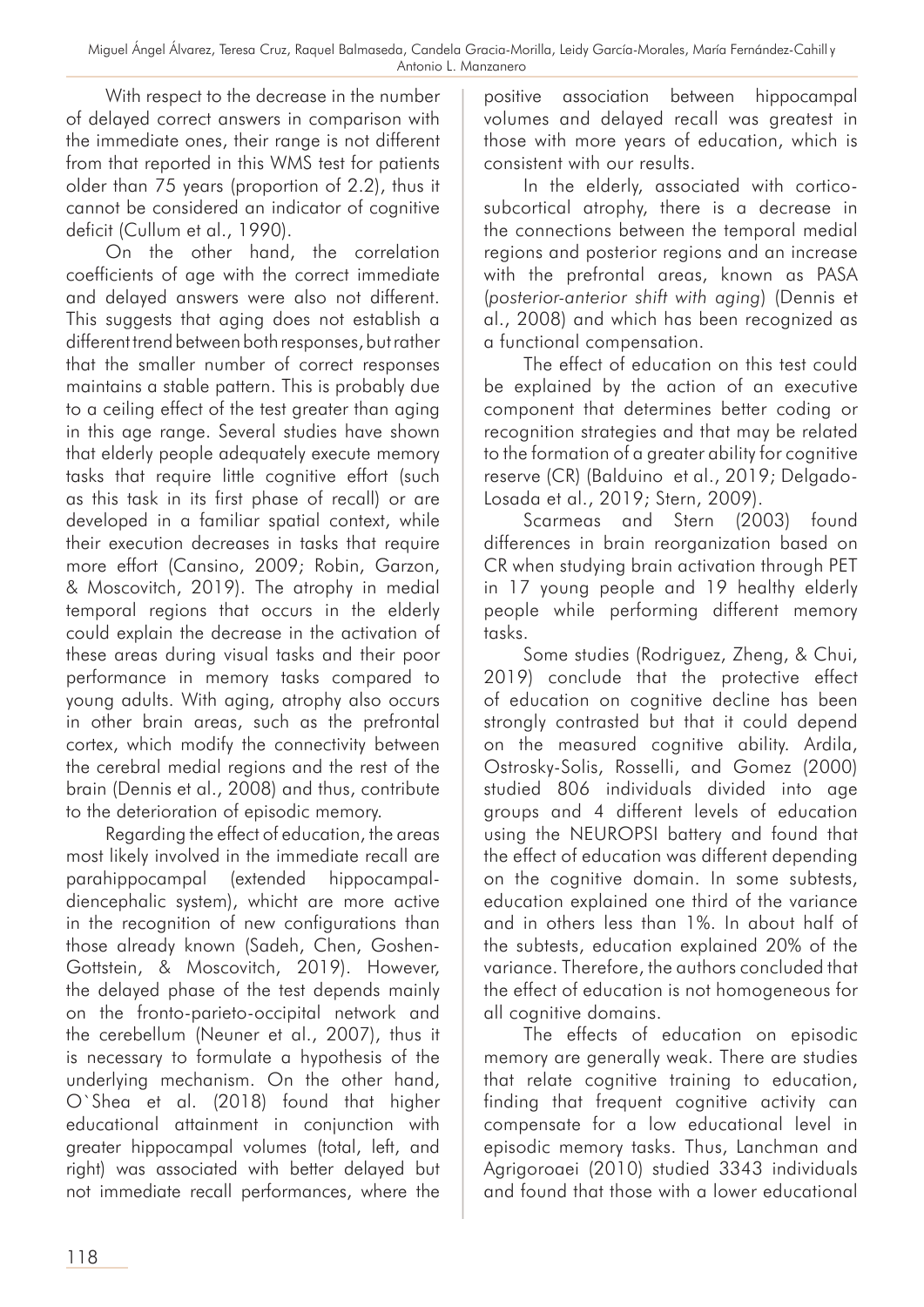level had worse cognitive performance, but those who were frequently involved in cognitive activities, rather than physical exercise, showed compensatory benefits in episodic memory.

Despite these data, the responsible mechanism that explains how these factors (CR, education, cognitive activities) reduce the risk of cognitive decline remains to be discovered.

Finally, no influence of the gender variable was found. This is not consistent with studies that find a female advantage for more verbal tasks and a male advantage for more spatial tasks, such as abstract images. However, studies have found that these differences are smaller in childhood and old age than for other ages, which may be in line with our work when studying the aging population (Asperholm et al., 2019).

## •LIMITATIONS

One limitation to this study is that we did not administer a screening cognitive test or some short cognitive scale to rule out mild cognitive impairment or early stages of pathological cerebral aging to ensure that the sample did not have a cognitive deterioration beyond the cognitive decline expected by age.

**Conflict of interest.** 

The authors declare no conflict of interest.

## **REFERENCES**

- Ardila, A., Ostrosky-Solis, F., Rosselli, M., & Gómez, C. (2000). Age-related cognitive decline during normal aging: the complex effect of education. *Archives of Clinical Neuropsychology, 15*(6), 495-513. https:// doi.org/10.1093/arclin/15.6.495
- Asperholm, M., Högman, N., Rafi, J., & Herlitz, A. (2019). What did you yesterday? A meta-analysis of sex differences in episodic memory. *Psychological Bulletin, 145*(8), 785- 821. https://doi.org/10.1037/bul0000197
- Balduino, E., de Melo, B. A. R., da Silva, L. D. S. M., Martinelli, J. E., & Cecato, J. F. (2019). The "SuperAgers" construct in clinical practice: neuropsychological assessment of illiterate and educated elderly.

*International Psychogeriatrics,* 1-8. https:// doi.org/10.1017/S1041610219001364

- Bettcher, B. M., Gross, A. L., Gavett, B. E., Widaman, K. F., Fletcher, E., Dowling, N. M., ... & Vonk, J. M. (2019). Dynamic change of cognitive reserve: associations with changes in brain, cognition, and diagnosis. *Neurobiology of Aging, 83*, 95-104. https://doi.org/10.1016/j. neurobiolaging.2019.08.016
- Cansino, S. (2009). Episodic memory decay along the adult lifespan: a review of behavioral and neurophysiological evidence. *International Journal of Psychophysiology, 71*(1), 64-69. https://doi.org/10.1016/j. ijpsycho.2008.07.005
- Chiao, J. Y., Li, S. C., Turner, R., Lee-Tauler, S. Y., & Pringle, B. A. (2017). Cultural neuroscience and global mental health: addressing grand challenges. *Culture and Brain, 5*(1), 4-13. https://doi.org/10.1007/ s40167-016-0045-4
- Clouston, S. A., Smith, D. M., Mukherjee, S., Zhang, Y., Hou, W., Link, B. G., & Richards, M. (2019). *Education and cognitive decline: An integrative analysis of global longitudinal studies of cognitive aging.* The Journals of Gerontology: Series B. https://doi. org/10.1093/geronb/gbz053
- Cruz, T., García, L., Álvarez, M. A., & Manzanero, A. L. (2019). Calidad del sueño y déficit de memoria en el envejecimiento sano [Sleep quality and memory function in healthy ageing]. *Neurología*, 1-7. https:// doi.org/10.1016/j.nrl.2018.10.001
- Cullum, C. M., Butters, N., Tröster, A. I., & Salmon, D. P. (1990). Normal aging and forgetting rates on the Wechsler Memory Scale-Revised. *Archives of Clinical Neuropsychology, 5*(1), 23-30. https://doi. org/10.1016/0887-6177(90)90004-9
- Delgado-Losada, M. L., Rubio-Valdehita, S., Lopez-Higes, R., Rodríguez-Rojo, I. C., Atienza, J. M. P., García-Cid, S., & Montenegro, M. (2019). How cognitive reserve influences older adults' cognitive state, executive functions and language comprehension: A structural equation model.